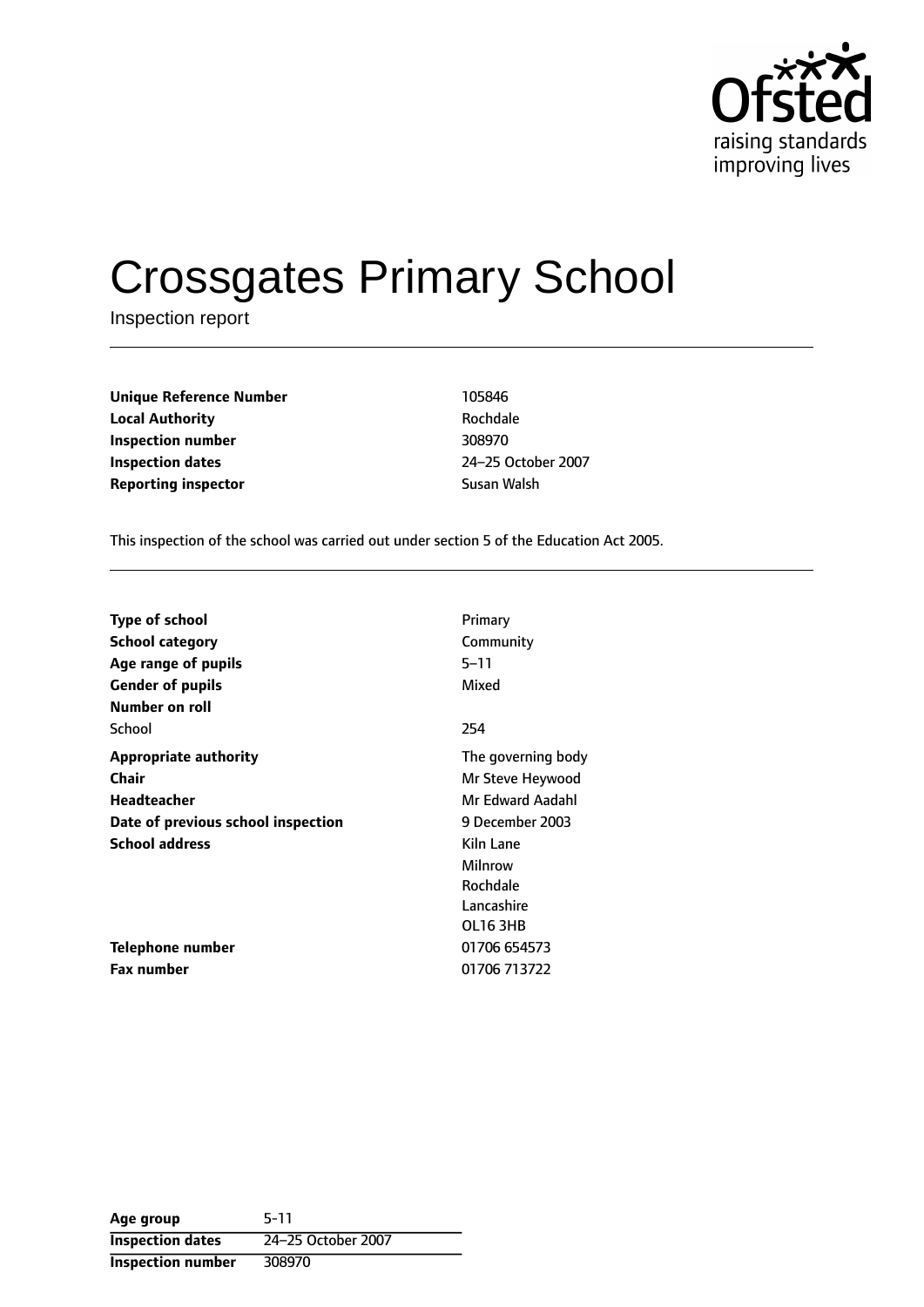.

© Crown copyright 2007

#### Website: www.ofsted.gov.uk

This document may be reproduced in whole or in part for non-commercial educational purposes, provided that the information quoted is reproduced without adaptation and the source and date of publication are stated.

Further copies of this report are obtainable from the school. Under the Education Act 2005, the school must provide a copy of this report free of charge to certain categories of people. A charge not exceeding the full cost of reproduction may be made for any other copies supplied.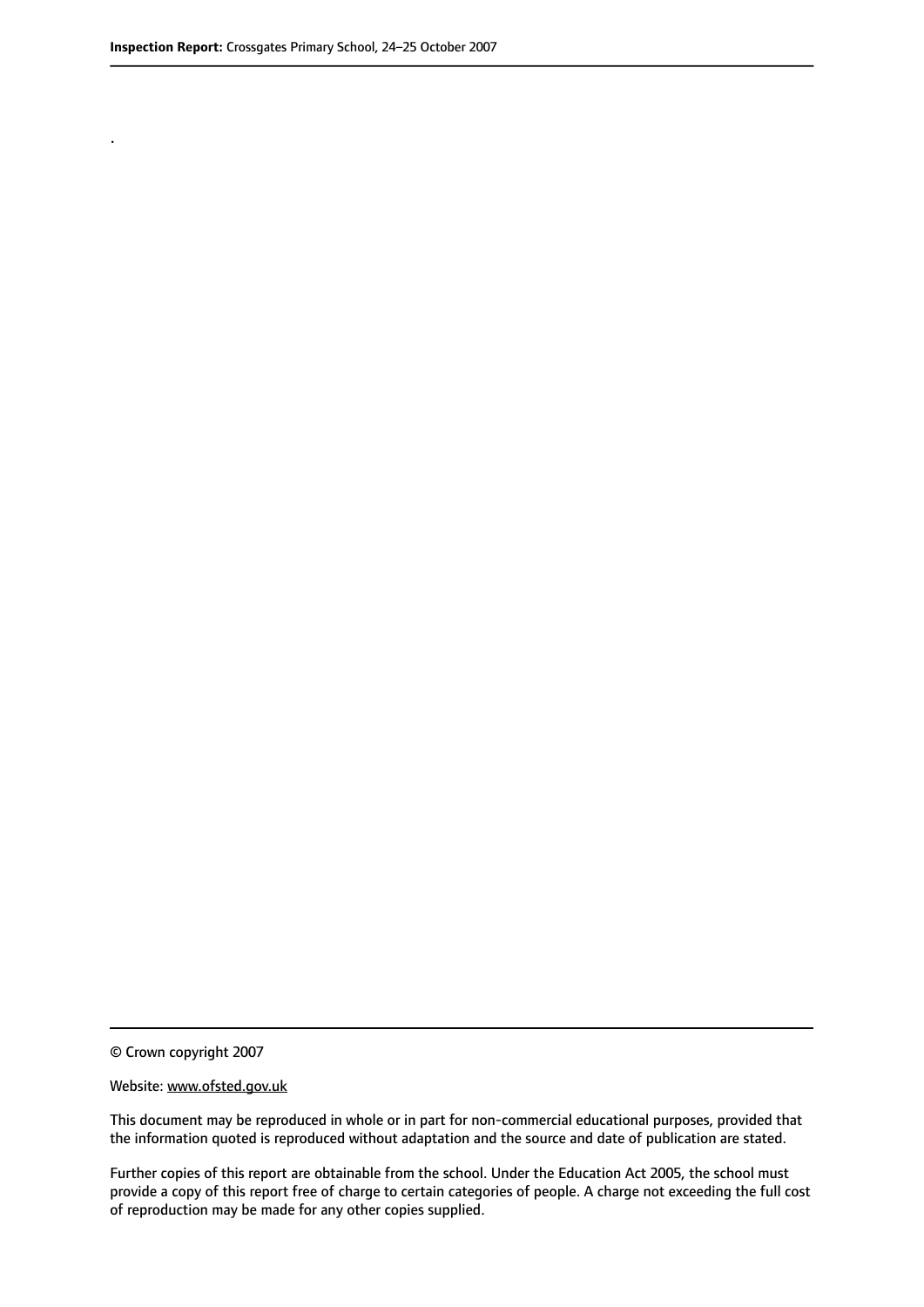# **Introduction**

The inspection was carried out by three Additional Inspectors.

#### **Description of the school**

The school is slightly larger than average and serves its local community. The proportion of pupils eligible for free school meals is well below the national average. The proportion of pupils with learning difficulties and/or disabilities is below average, although it varies widely between year groups. The large majority of pupils are of White British heritage.

#### **Key for inspection grades**

| Outstanding  |
|--------------|
| Good         |
| Satisfactory |
| Inadequate   |
|              |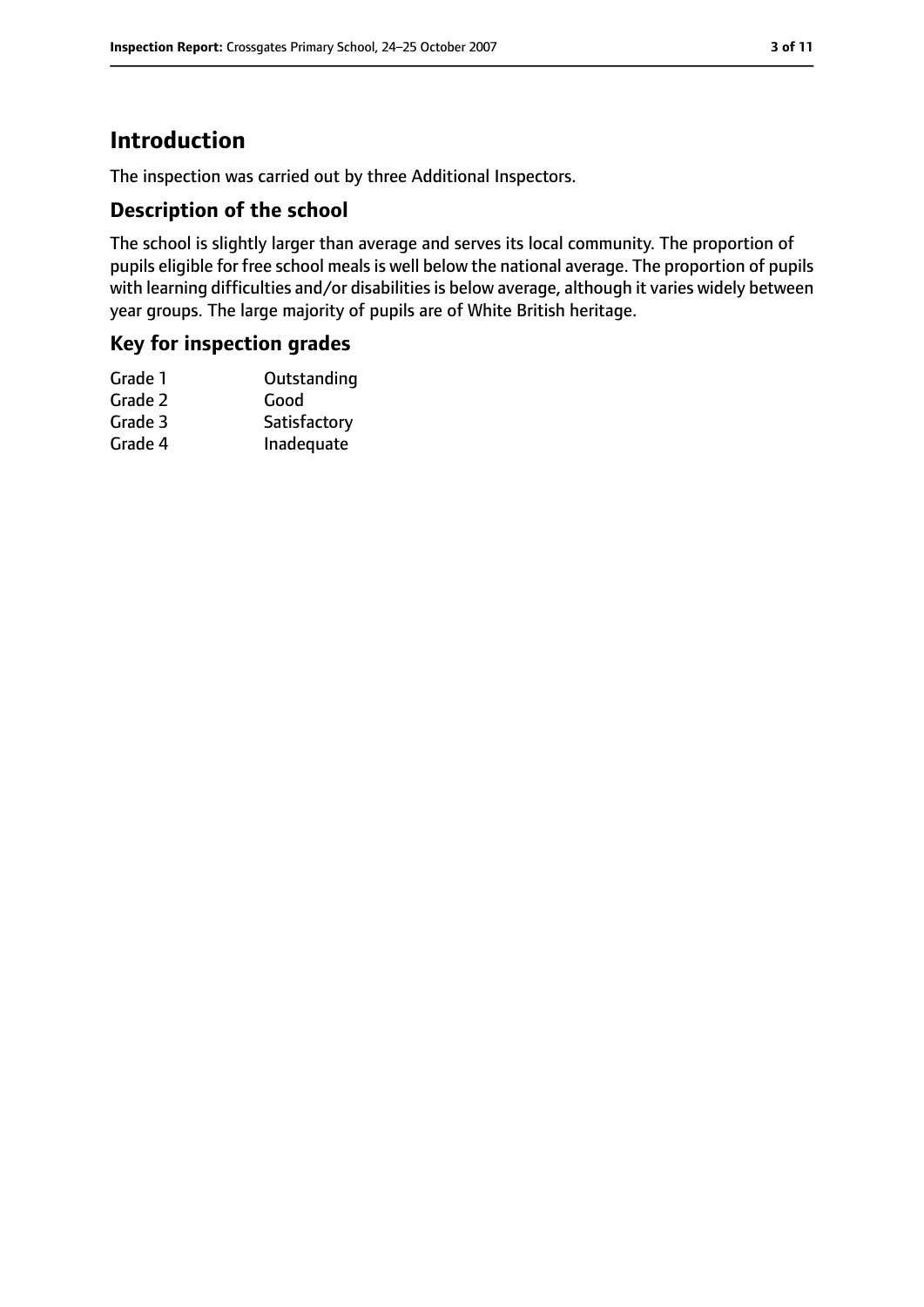# **Overall effectiveness of the school**

#### **Grade: 2**

This is a good school where pupils' personal development and well-being is outstanding as a result of an outstanding curriculum and very good personal support. Pupils have access to a terrific range of exciting activities that make learning a lot of fun. The range of enrichment activities, including extensive opportunities for learning about history, music and art, is marvellous. Consequently, pupils really enjoy school. A typical parent comment was that, 'my child goes to school happy and comes back happy'. Both children and parents find school a very positive experience and because of this, attendance rates are well above average. The personal support for individual pupils is very good. Many parents comment that staff are very caring and understanding. Pupils have a very good knowledge of how to stay healthy, fit and well. They have a very good regard for their safety and the safety of others. Pupils make an excellent contribution to the school community. Both pupils and parents say that the 'Best Buds' system works well and older and younger pupils mix well together. Pupils work very hard in lessons and their behaviour is outstanding.

Standards are above average and pupils' achievement is good. Children get off to a good start in the Reception classes because of good teaching and interesting activities that make learning fun. Standards at the end of Key Stage 1 have fallen recently, but the school is successfully addressing this issue through strengthening the way reading and writing are taught. Pupils make good progress in Key Stage 2, particularly in English, to reach standards that are above average. This is a result of good teaching, an outstanding curriculum and pupils' very positive attitudes. The proportion of pupils who reach the higher levels in English is well above average, but the proportions who reach the higher levels in mathematics and science are very similar to the national average. This is because higher attaining pupils are not always provided with work that is challenging enough in mathematics and science lessons. Pupils with learning difficulties and/or disabilities make good progress because they are well supported. Although teaching is good, teachers' marking does not alwaystell pupils how to improve their work or refer to pupils' targets.

The headteacher's compelling leadership has been instrumental in ensuring that the school provides a very positive, supportive environment where pupils can flourish. The staff work very well as a team and their hard work and commitment is very much appreciated by parents. Leadership and management are good, particularly in ensuring pupils' well-being. However, the school does not always effectively analyse data and use it as a tool to check the impact of provision. This clouds the school's perception of the big picture and contributes to over-positive self-evaluation. Nevertheless, the school has recently made big strides in improving provision in the Foundation Stage and standards in English, particularly in writing. This demonstrates the school's good capacity for improvement.

#### **Effectiveness of the Foundation Stage**

#### **Grade: 2**

Parents are very pleased with the provision in the Foundation Stage and many say they are amazed with what their children have learnt in such a short time. Very good care is taken of children and parents very much appreciate the good induction procedures that ensure their children settle quickly into school. Relationships between children and staff are especially warm and supportive. Children have a great time because exciting activities are combined with lively teaching. This interests and enthuses children, ensuring that they learn well. Very good use is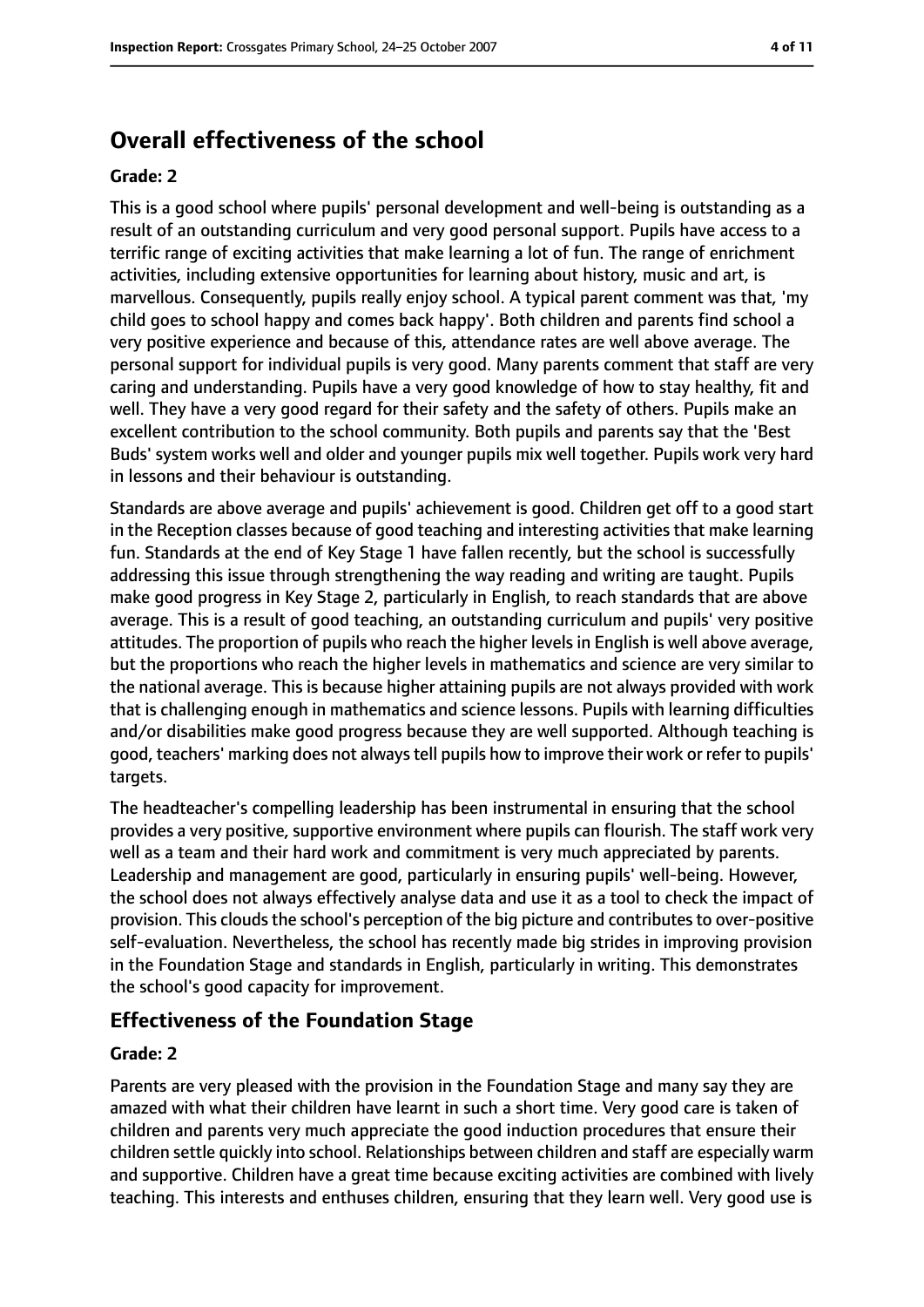made of the outside area, which adds to pupils' enjoyment. Children make good progress, particularly in their personal development, but their progress is a little slower in linking sounds and letters and writing. The school has recognised this and has introduced a more structured approach to the teaching of phonics, reading and writing. Although assessment procedures are generally good, the school does not make full use of its data.

#### **What the school should do to improve further**

- Plan work more effectively to meet the needs of higher attaining pupils, particularly in mathematics and science lessons in Key Stage 2.
- Ensure that teachers' marking is linked to pupils' targets and tells them how to improve their work more consistently.
- Improve the analysis of data and self-review so that evaluation focuses on the impact of provision on standards and achievement.

## **Achievement and standards**

#### **Grade: 2**

Children's skills on entry to the Reception class are generally average. Improvements in the Foundation Stage have resulted in children making good progress and they are now joining Year 1 with standards that are above average. Early indications are that standards in 2007 at the end of Year 2 were broadly average and appeared to have declined from previous years. The school indicates that this is partly due to over positive assessments in the past but also to changes in the curriculum, which have not been completely successful. The school has taken decisive action to rectify this situation and has kept the best of the new curriculum while reintroducing a very structured programme for the teaching of reading and writing. This is already reaping dividends. Pupils in Key Stage 2 make good progress, particularly in English. The proportion of pupils gaining the expected Level 4 is above average in English, mathematics and science. The proportion of pupils who gain the higher Level 5 is well above average in English because the school has successfully focused on improving the standard of pupils' writing. The proportion of pupils gaining the higher levels in mathematics and science is not as high. While the school has started to take action to improve the progress of higher attaining pupils in mathematics through focusing on problem solving, it has not yet fully considered why more higher attaining pupils are not gaining above average standards in science.

## **Personal development and well-being**

#### **Grade: 1**

Outstanding spiritual, moral, social and cultural development means that pupils show high levels of concern for each other and have a very strong sense of right and wrong. Pupils love coming to school and they work very hard indeed. Their behaviour is of a very high standard, especially during lessons and during formal occasions such as assemblies. Pupils feel very safe and know who to go to if they have a problem. Bullying is rare and pupils are confident that teachers will deal with any minor issues quickly. Pupils say that 'everyone has friends'. Pupils' good knowledge about keeping fit and healthy is reflected in the sensible choices they make at lunchtime and the high take up of sport. Pupils' positive contributions extend beyond the school community with many being actively involved in events such as national music competitions and fund-raising for local charities. Very positive attitudes to learning and the ability to work well with others, combined with good standards of literacy and confidence in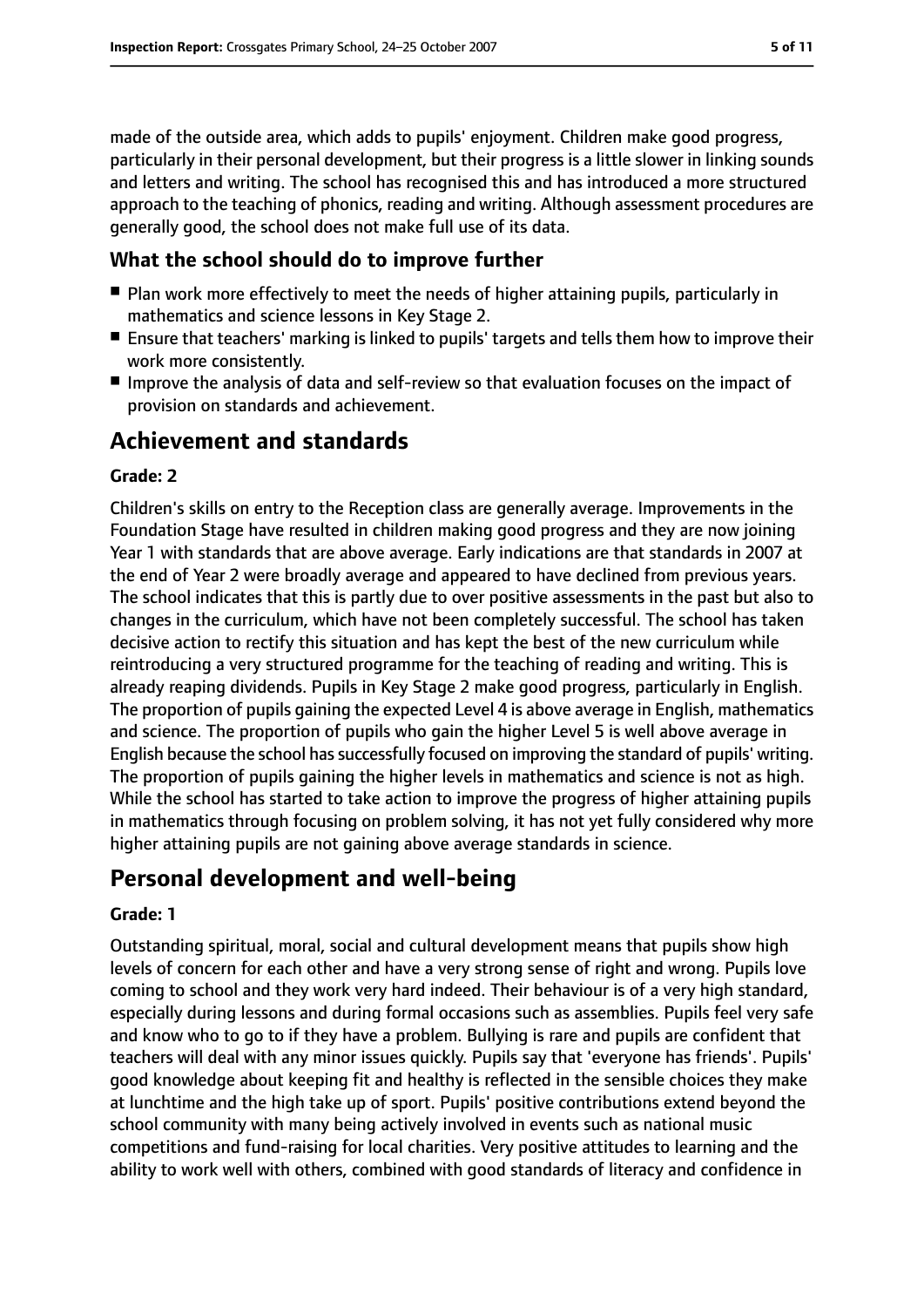using information and communication technology (ICT), result in pupils being very well prepared for the next stage of their education.

# **Quality of provision**

## **Teaching and learning**

#### **Grade: 2**

Teaching is good and there is some outstanding teaching in upper Key Stage 2. Teachers have very good knowledge and understanding of their subjects, which they clearly share with pupils. They are well organised and lessons run very smoothly. Good classroom and behaviour management ensures that there is a calm, purposeful learning environment. Relationships are very good indeed and this gives pupils confidence. The delivery of lessons is often very lively and teachers' enthusiasm for learning is infectious, resulting in pupils being extremely well motivated. Support for lower attaining pupils and those with learning difficulties and/or disabilities is good and the work set is usually carefully planned to meet their needs. Not as much attention is paid to challenging the high fliers. They are sometimes set the same work as average ability pupils, which means that work is too easy for them.

## **Curriculum and other activities**

#### **Grade: 1**

The school provides a superb range of stimulating activities that underpin pupils' excellent personal development. There is a strong emphasis of developing empathy for others, for example, relating to the feelings of evacuees in the Second World War. The teaching of English through a wide range of interesting topics makes learning relevant and fun. It is particularly successful in encouraging boys to produce high quality extended pieces of writing and this was reflected in the high number of boys who gained above average levels in their writing in 2007. The use of ICT is a real strength. Pupils are actively encouraged to complete independent research, improving both their ICT skills and their general knowledge. Pupils also have extensive opportunities to study history and geography, and develop their talents in music and art. The local environment is used extremely well to add relevance to the curriculum. The range of enrichment activities is outstanding. Theme days, visitors and visits bringing learning alive, and there is a marvellous range of clubs, including extensive opportunities to learn to play a musical instrument or to be involved in sport.

## **Care, guidance and support**

#### **Grade: 2**

Very good pastoral care contributes significantly to pupils' enjoyment of school and their personal development. The school is a very caring community where relationships between adults and pupils are very good indeed. Consequently, pupils feel valued and secure. Vulnerable pupils are well supported. Child protection and health and safety arrangements are fully in place. Pupils' progress is checked but the systems for doing so are not sophisticated and data are not used effectively to ensure that the highest attaining pupils are sufficiently challenged. The quidance teachers offer pupils through marking their work is sometimes not precise enough and not all teachers refer to pupils' targets.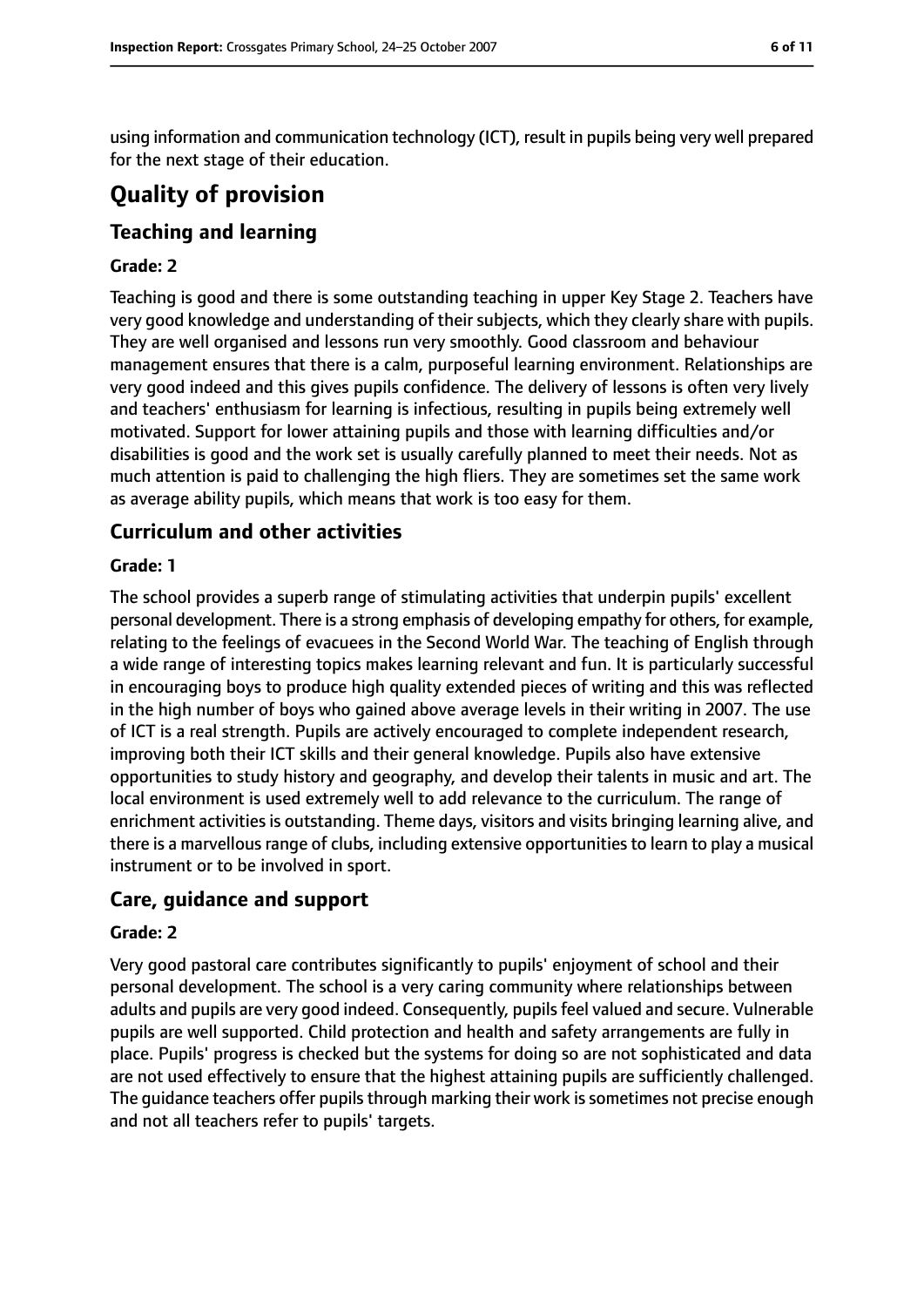## **Leadership and management**

#### **Grade: 2**

The whole-staff team and the governors make an important contribution to ensuring the school is effective. They have established important improvements, especially to the Foundation Stage, since the previous inspection. The headteacher has been the driving force in securing pupils' outstanding personal development and establishing a terrific curriculum. He brings to the school a very individual philosophy about learning which focuses on the education of the whole child. This results in very confident articulate children who are very well prepared for their next stage of education. There are very good links with parents, outside agencies and the wider community and this further supports pupils' well-being. Even though school leaders and governors are aware of the school's strengths and weaknesses, self-evaluation judgements are often too positive. This is because the school has not thoroughly analysed all its data and, as a result, some of its processes for monitoring and evaluation and setting targets lack rigour.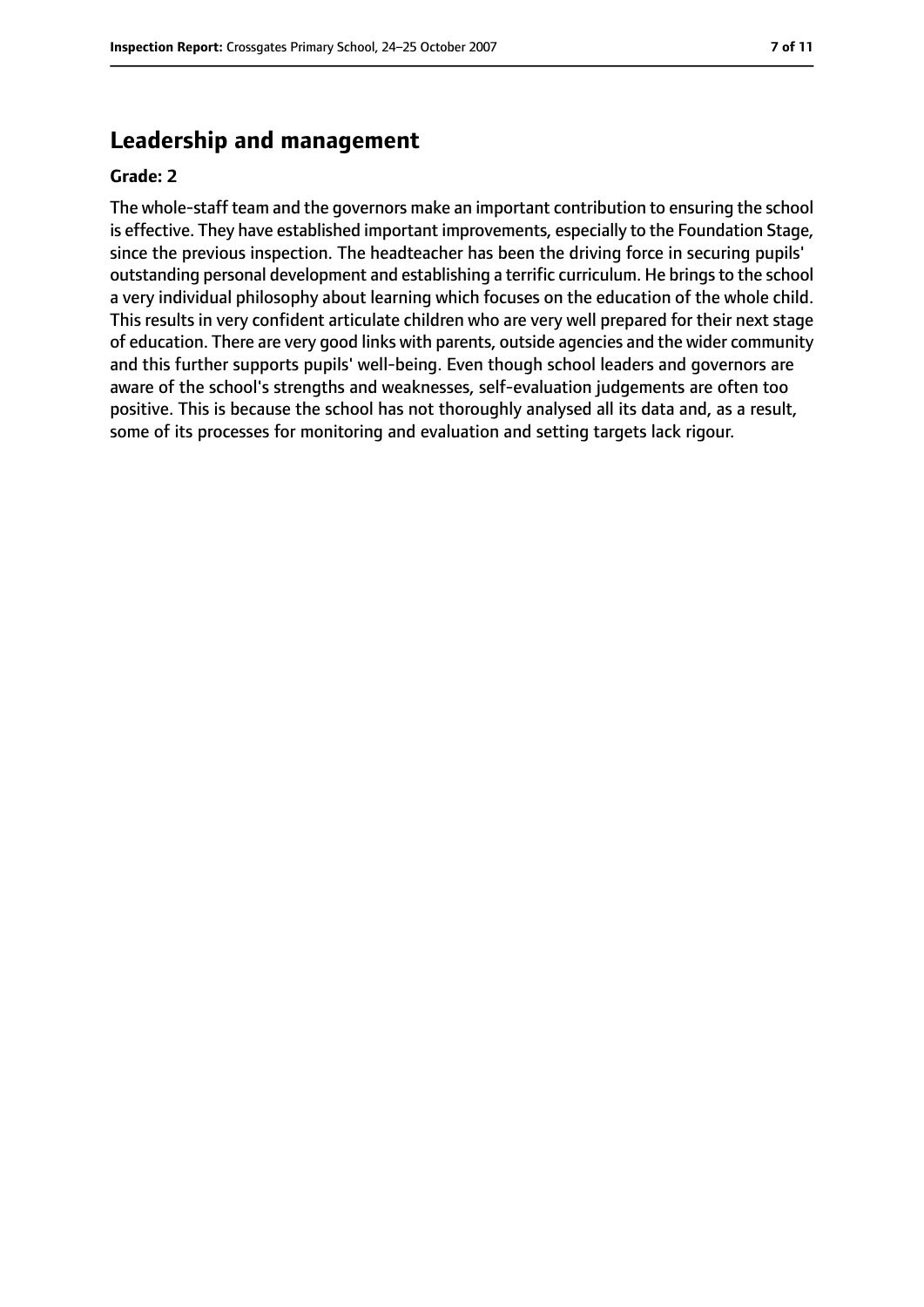**Any complaints about the inspection or the report should be made following the procedures set out in the guidance 'Complaints about school inspection', which is available from Ofsted's website: www.ofsted.gov.uk.**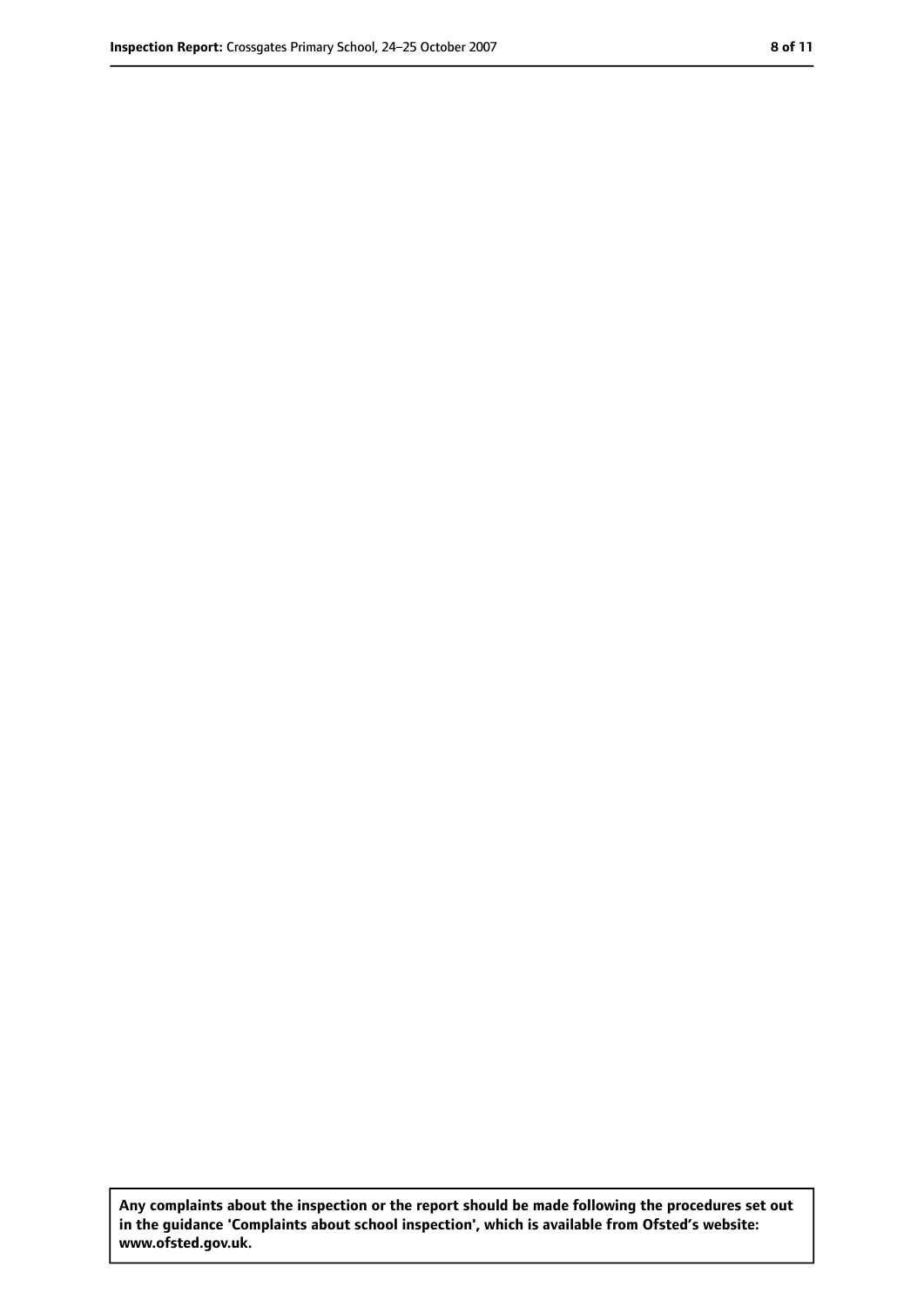#### **Annex A**

## **Inspection judgements**

| $^{\circ}$ Key to judgements: grade 1 is outstanding, grade 2 good, grade 3 satisfactory, and | <b>School</b>  |
|-----------------------------------------------------------------------------------------------|----------------|
| arade 4 inadequate                                                                            | <b>Overall</b> |

## **Overall effectiveness**

| How effective, efficient and inclusive is the provision of education, integrated<br>care and any extended services in meeting the needs of learners? |     |
|------------------------------------------------------------------------------------------------------------------------------------------------------|-----|
| Effective steps have been taken to promote improvement since the last<br>inspection                                                                  | Yes |
| How well does the school work in partnership with others to promote learners'<br>well-being?                                                         |     |
| The effectiveness of the Foundation Stage                                                                                                            |     |
| The capacity to make any necessary improvements                                                                                                      |     |

#### **Achievement and standards**

| How well do learners achieve?                                                                               |  |
|-------------------------------------------------------------------------------------------------------------|--|
| The standards <sup>1</sup> reached by learners                                                              |  |
| How well learners make progress, taking account of any significant variations between<br>groups of learners |  |
| How well learners with learning difficulties and disabilities make progress                                 |  |

### **Personal development and well-being**

| How good is the overall personal development and well-being of the<br>learners?                                  |  |
|------------------------------------------------------------------------------------------------------------------|--|
| The extent of learners' spiritual, moral, social and cultural development                                        |  |
| The extent to which learners adopt healthy lifestyles                                                            |  |
| The extent to which learners adopt safe practices                                                                |  |
| How well learners enjoy their education                                                                          |  |
| The attendance of learners                                                                                       |  |
| The behaviour of learners                                                                                        |  |
| The extent to which learners make a positive contribution to the community                                       |  |
| How well learners develop workplace and other skills that will contribute to<br>their future economic well-being |  |

### **The quality of provision**

| How effective are teaching and learning in meeting the full range of the<br>learners' needs?          |  |
|-------------------------------------------------------------------------------------------------------|--|
| How well do the curriculum and other activities meet the range of needs<br>and interests of learners? |  |
| How well are learners cared for, guided and supported?                                                |  |

 $^1$  Grade 1 - Exceptionally and consistently high; Grade 2 - Generally above average with none significantly below average; Grade 3 - Broadly average to below average; Grade 4 - Exceptionally low.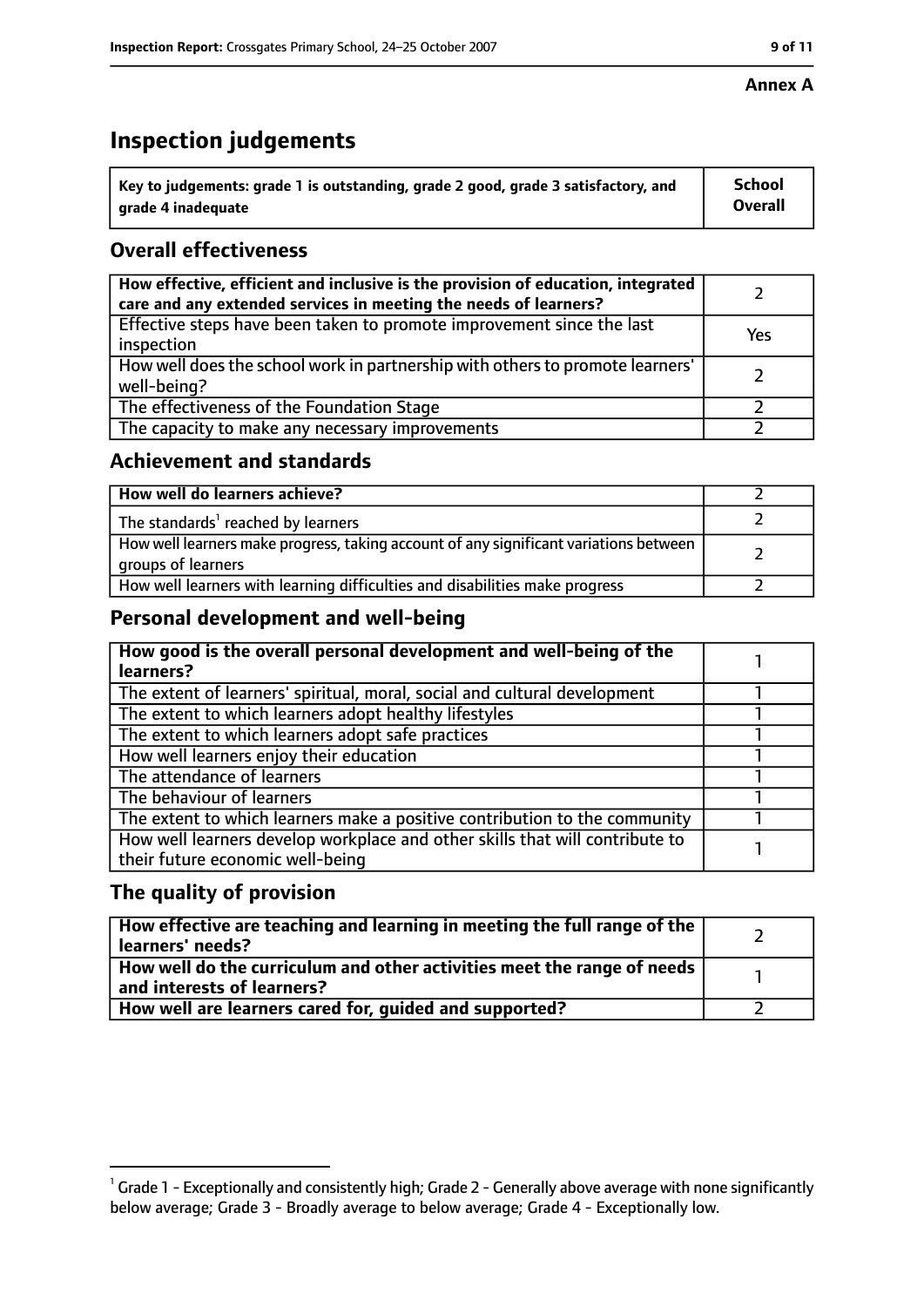# **Leadership and management**

| How effective are leadership and management in raising achievement<br>and supporting all learners?                                              |           |
|-------------------------------------------------------------------------------------------------------------------------------------------------|-----------|
| How effectively leaders and managers at all levels set clear direction leading<br>to improvement and promote high quality of care and education |           |
| How effectively leaders and managers use challenging targets to raise standards                                                                 | 3         |
| The effectiveness of the school's self-evaluation                                                                                               | 3         |
| How well equality of opportunity is promoted and discrimination tackled so<br>that all learners achieve as well as they can                     |           |
| How effectively and efficiently resources, including staff, are deployed to<br>achieve value for money                                          |           |
| The extent to which governors and other supervisory boards discharge their<br>responsibilities                                                  |           |
| Do procedures for safequarding learners meet current government<br>requirements?                                                                | Yes       |
| Does this school require special measures?                                                                                                      | <b>No</b> |
| Does this school require a notice to improve?                                                                                                   | No        |